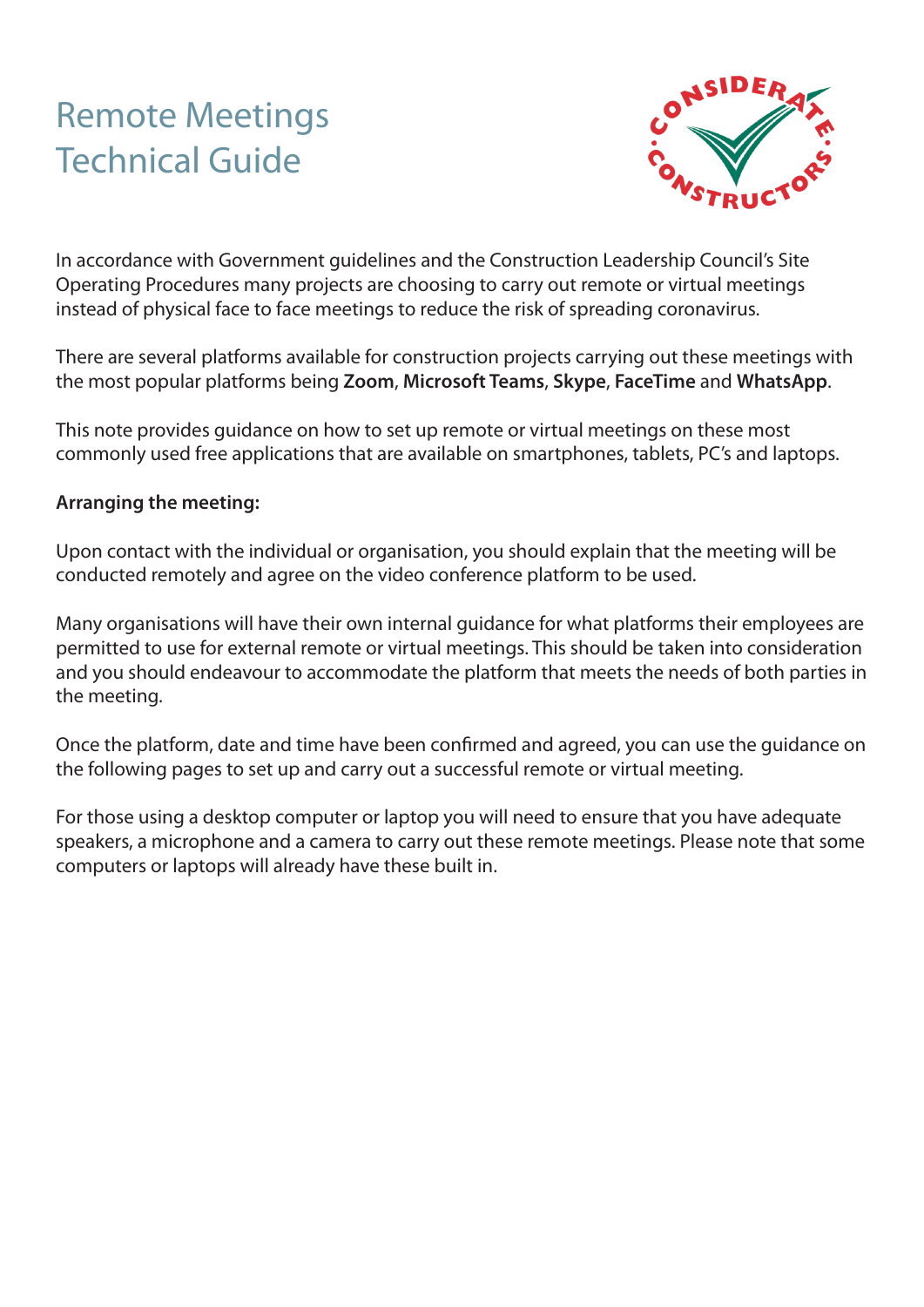#### Remote Meetings with Zoom

Zoom is a video and audio conferencing provider. Zoom is free to use for all users, however, meetings with more than two participants will be limited to 40 minutes if you do not have a paid account.

You can join a meeting without an account if the person you are meeting with sets up a meeting and sends you a link.

#### Desktop Computer or Laptop

If you want to create your own meeting follow the steps below:

- Visit **<https://zoom.us/signin>,** where you can sign in using your existing Google or  $\bullet$ Facebook account. Alternatively, click *'Sign Up Free'* to create a new Zoom account.
- To instantly start a new meeting, click *'Host a Meeting'.* You will then be able to invite others to join the meeting using your Personal Meeting ID which can be found at the top of the screen.
- To schedule a meeting, click *'Schedule a Meeting'* and select your meeting settings.  $\bullet$ Enter a topic, select a time and date for the meeting, and make sure video and audio are switched on. Then click '*save'.*
- To share the meeting invitation, click the *'invite by Email'* tab, select your email provider,  $\bullet$ add the recipients email address and click *'send'.*
- By default, every meeting has a password and a waiting room (this can be disabled). New joiners will automatically be added to the waiting room when they join the meeting, click *'admit'* which will allow them into the meeting.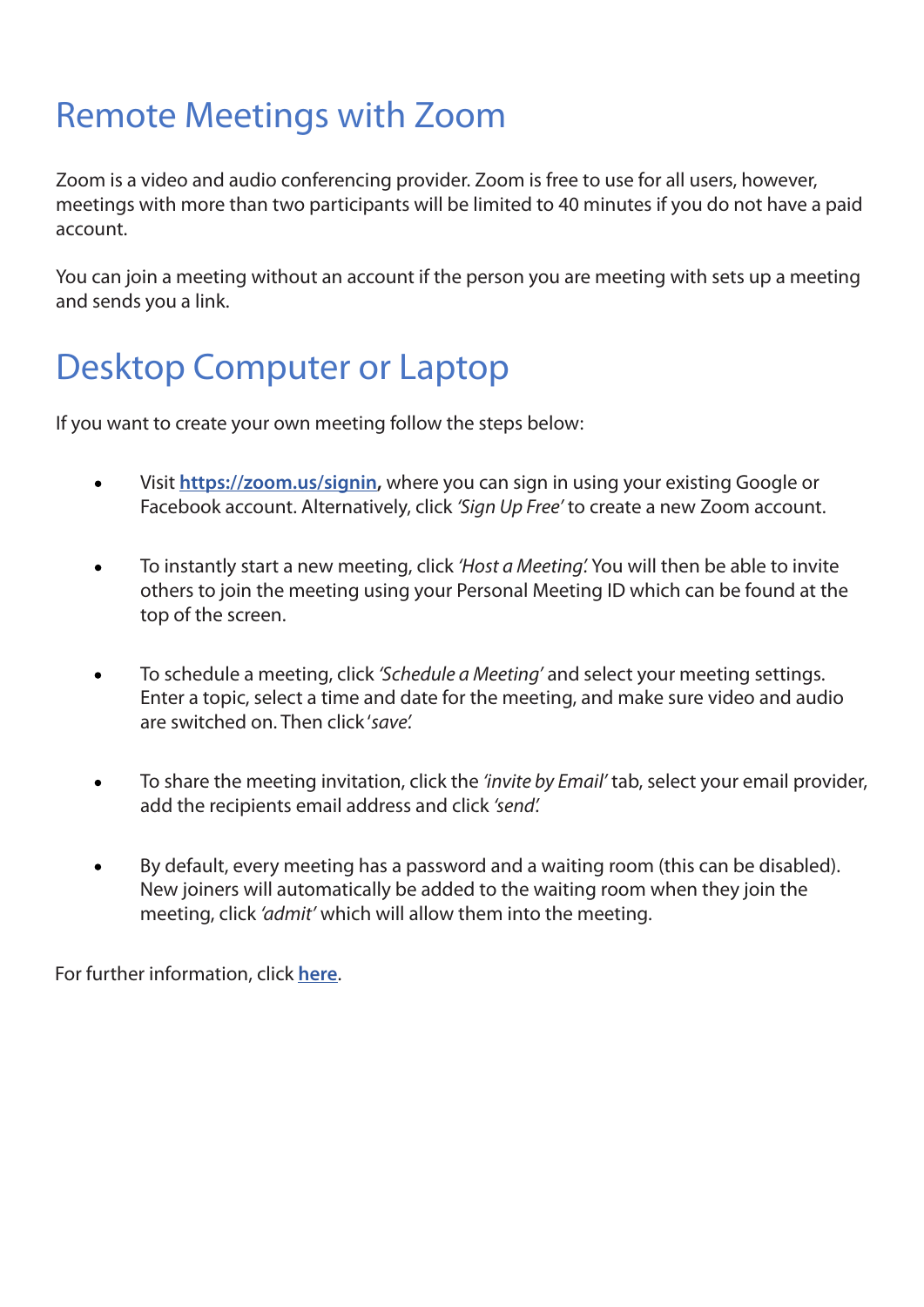## Remote Meetings with Zoom

## Mobile Devices

If you want to create your own meeting follow the steps below:

- Download the application to a mobile device, visit **<https://zoom.us/signin>** on your  $\bullet$ device, this link will direct you to the correct installation for your device, either Apple's App Store or the Google Play Store. Once the app is downloaded click *'Sign up'* to create your Zoom account or *'Sign In'* if you already have one.
- To instantly start a new meeting, click *'New Meeting'*. You will then be able to invite  $\bullet$ others to join the meeting using your Meeting ID which can be found at the top of the screen.
- To schedule a meeting, click *'Schedule a Meeting'* and select your meeting settings.  $\bullet$ Enter a topic, select a time and date for the meeting, and make sure video and audio are switched on. Then click *'save'.*
- This will then open up an email allowing you to send the meeting invitation to all who you wish to attend. Once you have done this click *'send'.*
- By default, every meeting has a password and a waiting room (this can be disabled).  $\bullet$ New joiners will automatically be added to the waiting room when they join the meeting, click 'admit' which will allow them into the meeting.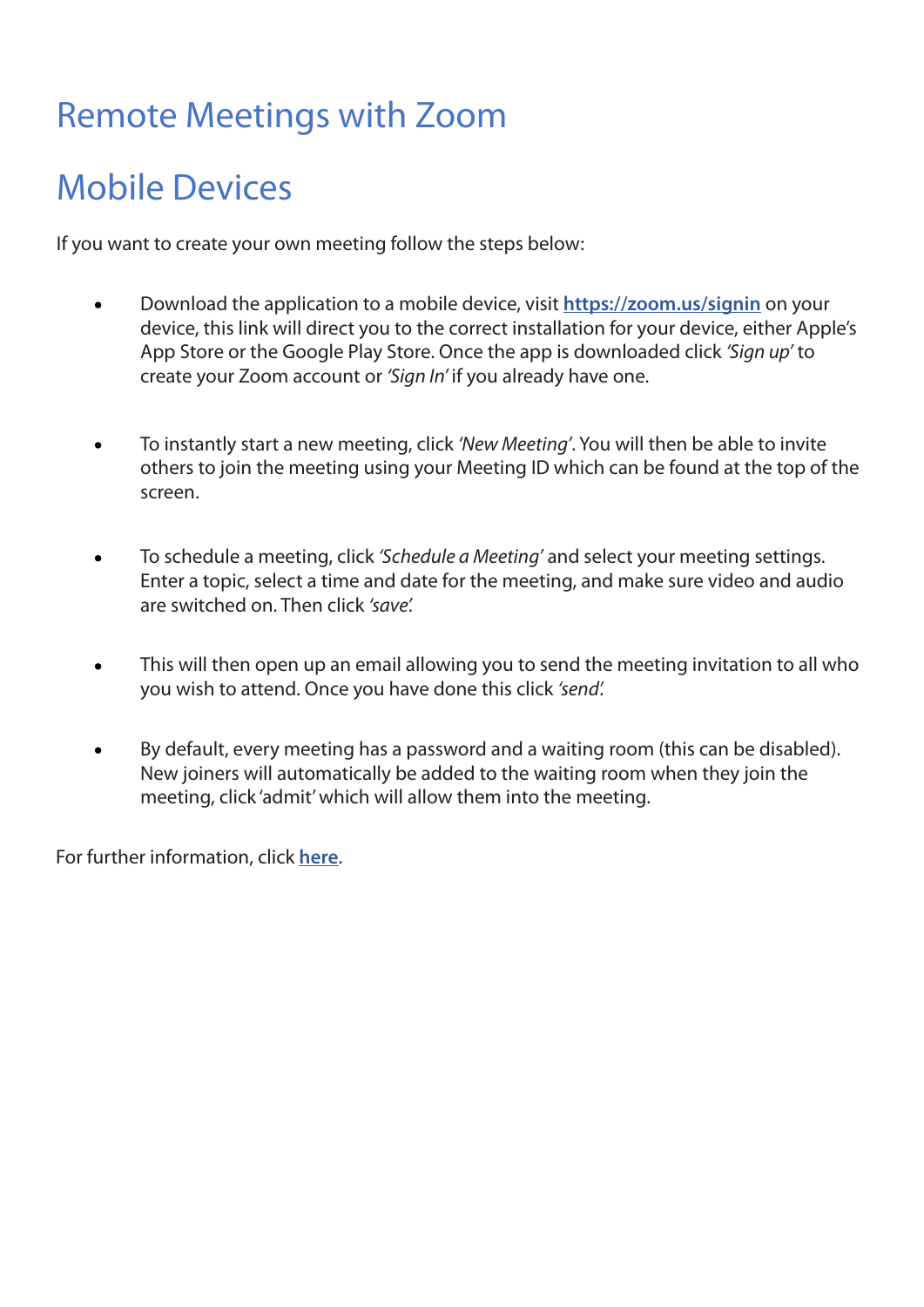#### Remote Meetings with Microsoft Teams

Microsoft Teams is a chat-based collaboration tool that provides users with the ability to work together, chat, and share information. Microsoft Teams also allows users to host virtual meetings.

You are able to join a Microsoft Teams meeting anytime, from any device, whether or not you have a Teams account, provided you have been sent an invitation.

## Desktop Computer or Laptop

Follow the steps below to start a Microsoft Teams meeting:

- Click *'Meetings'* on the Microsoft Teams homepage, you can then choose to *'Schedule a meeting'* or *'Meet now'.* If you choose to schedule a meeting a pop-up will appear allowing you to choose a date and time for the meeting.
- Once you have selected which option to choose, a pop-up will appear allowing you to  $\bullet$ *'Copy meeting invitation'* or *'Share via Google Calendar'.* This will allow you to send an invite to the meeting via email to all that you wish to attend the meeting.

Follow the steps below to join a Microsoft Teams meeting:

- Go to the meeting invite and select *'Join Microsoft Teams Meeting'*, a pop-up will appear, where you'll see two choices, click '*Join on the web instead'.* Your browser may ask if it is okay for Teams to use your microphone and camera, click *'allow'.*
- Enter your name and choose your audio and video settings. When you are ready, click *'Join now'.* This will notify the meeting organiser, and they will be able to admit you into the meeting.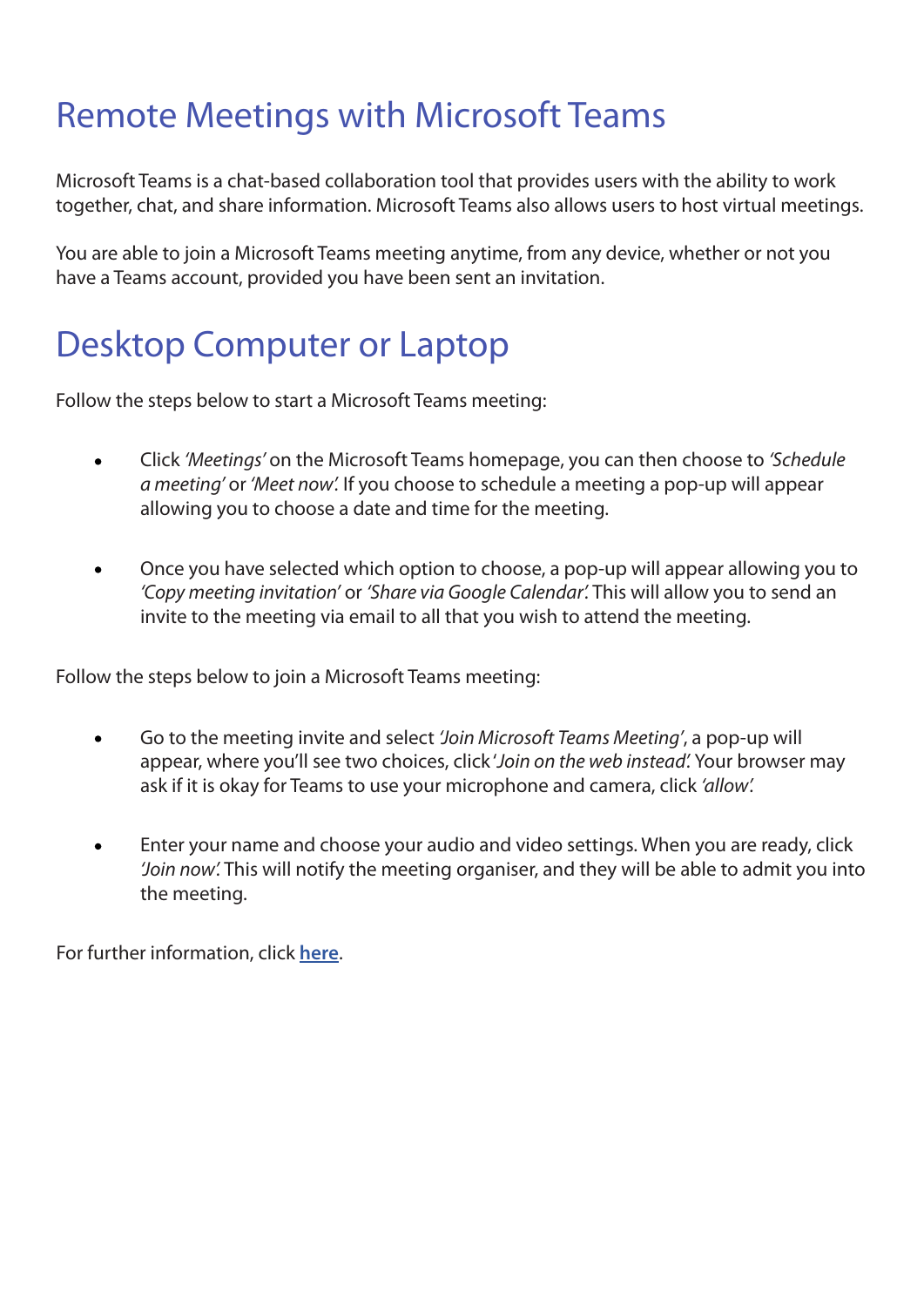#### Remote Meetings with Microsoft Teams

#### Mobile Devices

Follow the steps below to download the application:

Download the application to a mobile device, visit **[https://www.microsoft.com/en-gb/](https://www.microsoft.com/en-gb/microsoft-365/microsoft-teams/download-app)**  $\bullet$ **[microsoft-365/microsoft-teams/download-app](https://www.microsoft.com/en-gb/microsoft-365/microsoft-teams/download-app)** on your device, this link will give you the option to select either Apple's App Store or the Google Play Store. Once the app is downloaded click *'Sign up for free'* to create your Microsoft Teams account or *'Sign In'* if you already have one.

Follow the steps below to start a Microsoft Teams meeting:

- Click *'Meetings'* at the bottom of the screen, you can then choose to *'Create a meeting'.*  $\bullet$ This will give you the option to choose a title as well as select the date, start time and end time of the meeting. Once you have done this, click *'Save'.*
- Once you have clicked *'Save',* a page will appear allowing you to *'Copy meeting link'* or  $\bullet$ *'Share meeting invite'*. This will allow you to send an invite to the meeting via email to all that you wish to attend the meeting.

Follow the steps below to join a Microsoft Teams meeting:

- Go to the meeting invite, which you should have received via email and click the link in  $\bullet$ the email. This will then open the meeting Microsoft Teams app.
- When you are ready, click *'Join now'.* This will notify the meeting organiser, and they will be able to admit you into the meeting.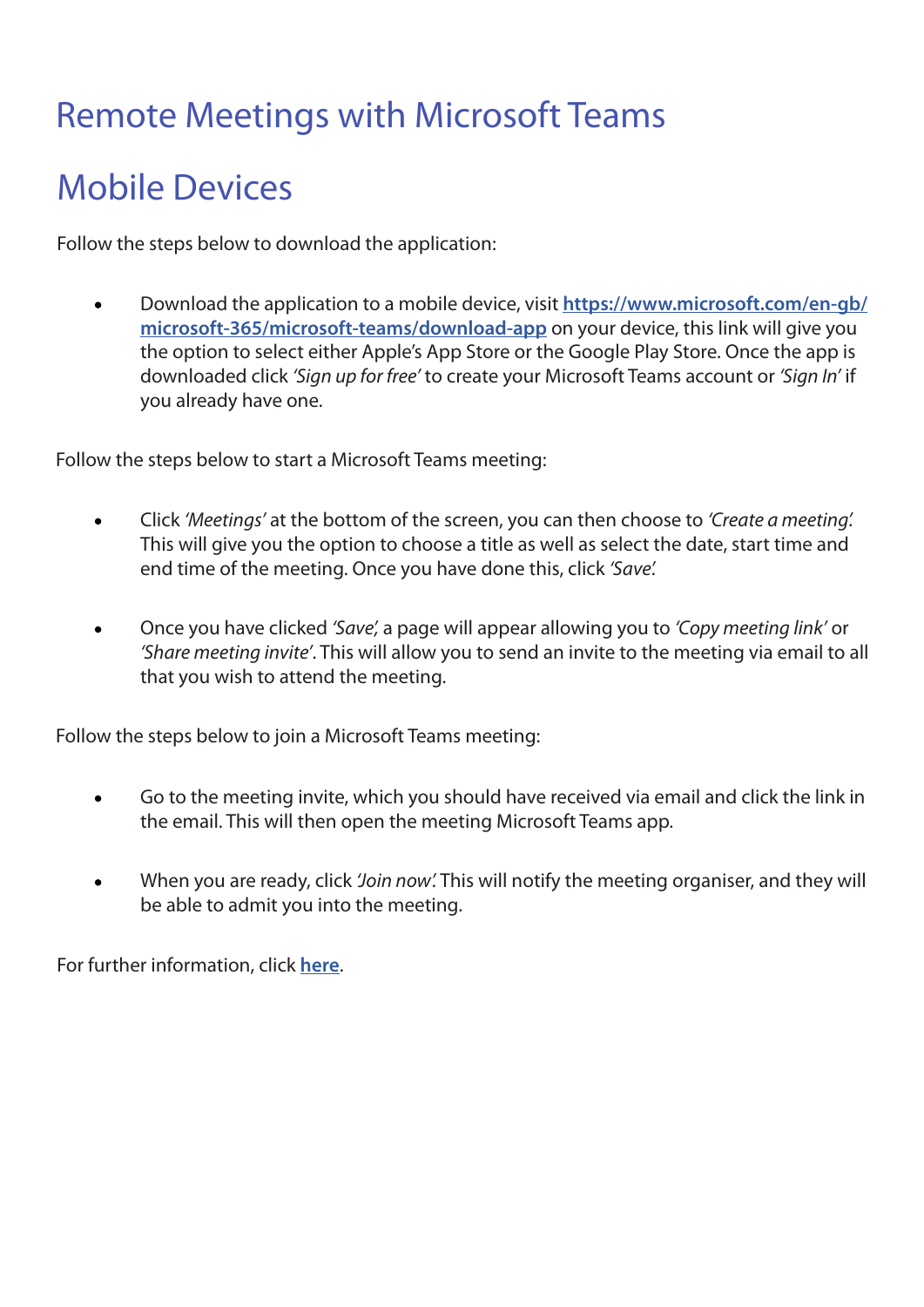## Remote Meetings with Skype

Skype is a free video and voice software. It allows one-to-one and group calls and is available to use on Desktop Computers, Laptops, Macs, Android phones and iPhones.

To get started with Skype, follow the instructions below:

- To download and install Skype, visit **<https://www.skype.com/en/get-skype/>** and select the type of device you wish use Skype on. Press *'install'* to start the download. Once finished, press '*open'* to launch the application.
- Sign in with an existing Skype account, or create a new account. Once signed in, a  $\bullet$ pop-up will require you to grant permission for Skype to access your microphone and video camera. Select '*allow* ' for both these options.
- To start a video call, click the camera icon in the top right of the screen. Invite the contact you wish to talk to by clicking '*share invite'*. This can be done by email, text message or WhatsApp.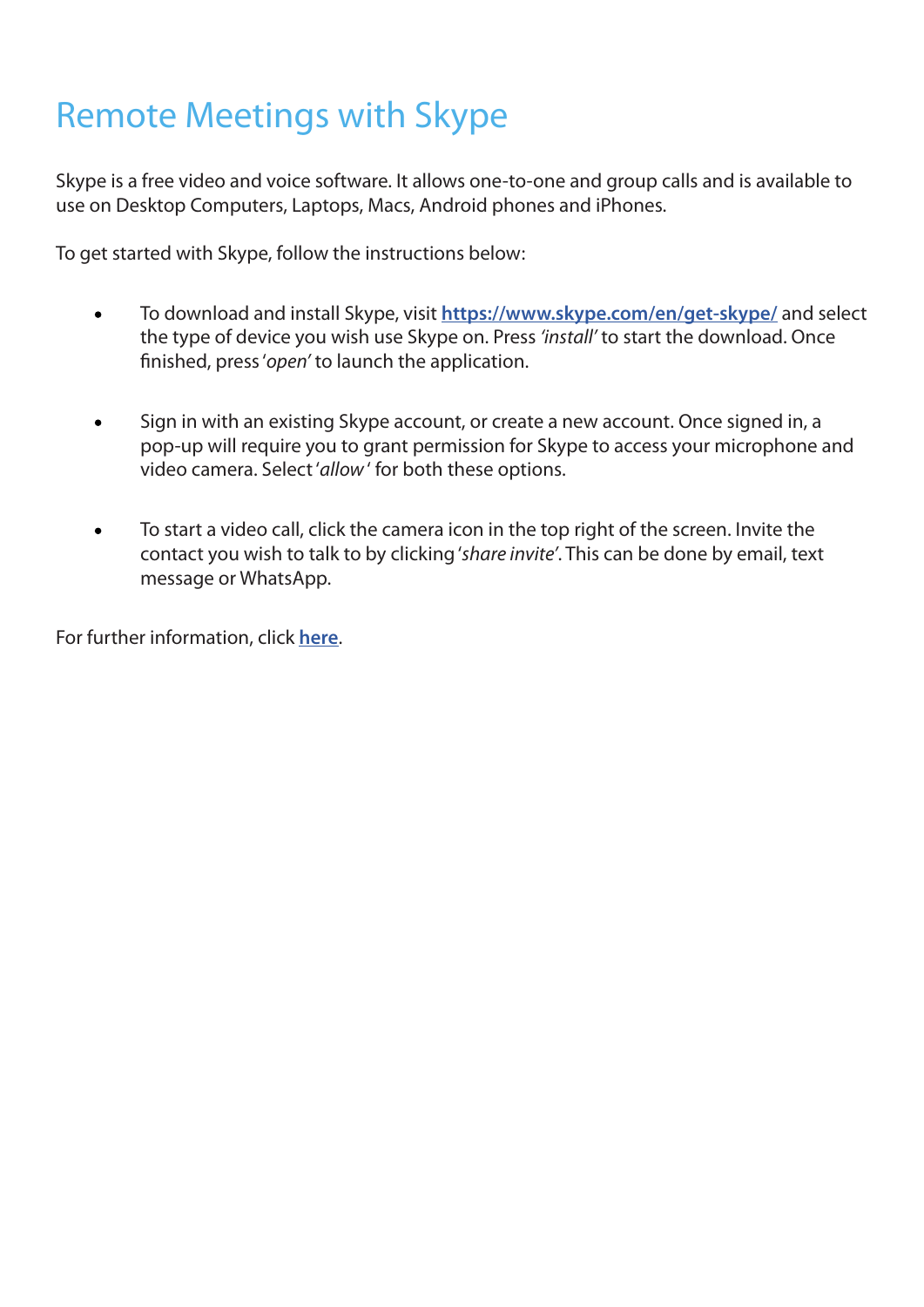#### Remote Meetings with FaceTime

FaceTime is an Apple application, available on iPhone, iPad, and Mac. It allows you to share video with other Apple devices.

To use FaceTime follow the steps below:

 $\bullet$ Open the FaceTime app and sign in with your Apple ID. On iPhone, your telephone number will automatically be registered. If you would like to register your email address go to settings, press '*FaceTime'*, then use your Apple ID and sign in.

There are several ways to make a FaceTime call:

- In the FaceTime app, tap '*plus'* and type the person's phone number or email address.  $\bullet$ Tap the number or address, then tap the phone or video icon.
- If the person's phone number or email address is saved in your contacts, you can start typing their name and tap the name when it appears. Then tap the phone or video icon.
- You can also start a FaceTime video call from your iPhone during a phone call. Tap the FaceTime icon in the phone app to switch to FaceTime.